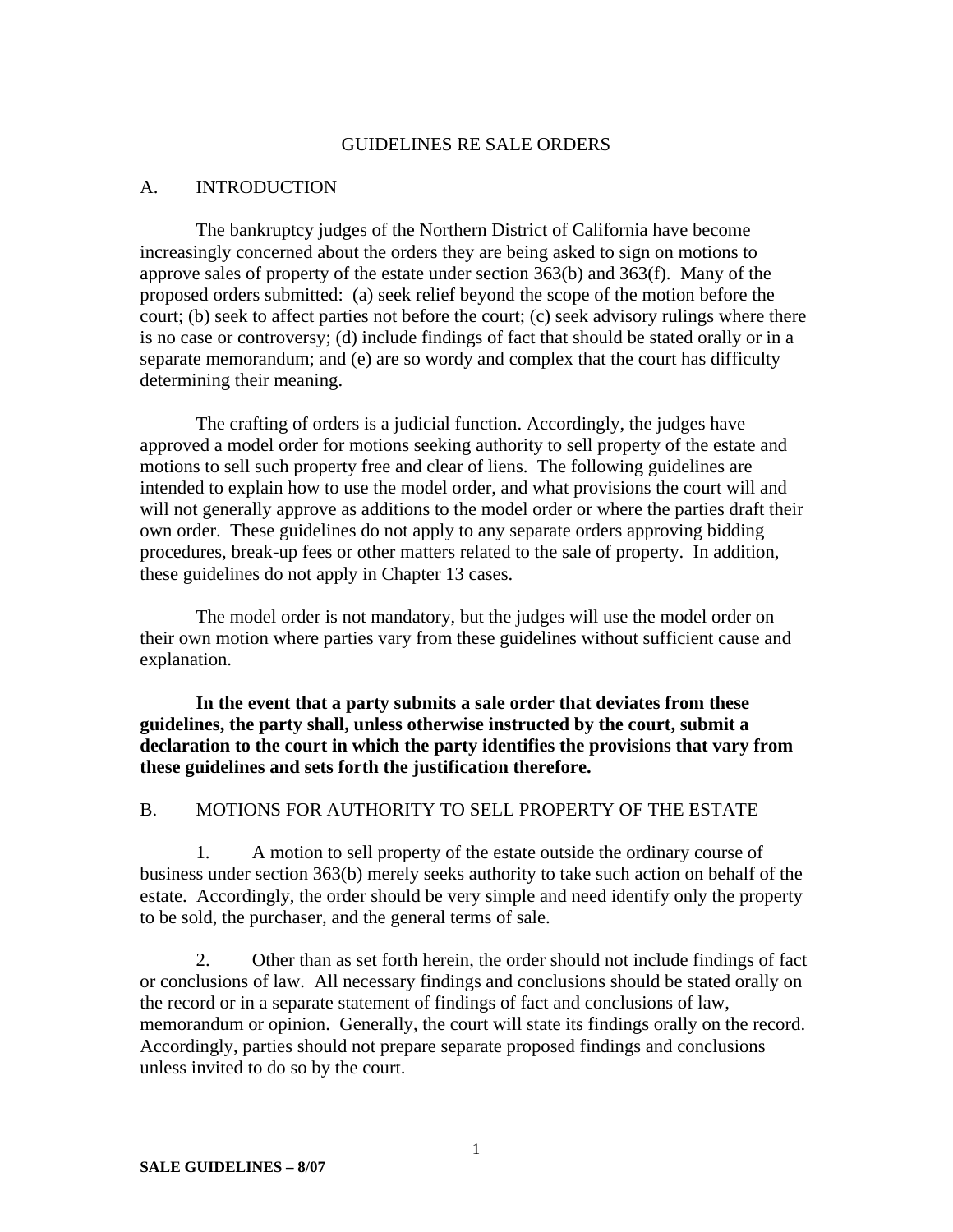3. The court acknowledges that the purchaser may seek to review or approve the form of the sale order and may seek to condition its purchase upon the entry of a sale order that is satisfactory to the purchaser. In general, the court will not permit the purchaser to exercise any such condition to obtain entry of an order that does not comply with these guidelines.

4. The court will generally approve the following in the sale order:

 a. A finding that notice of the motion was proper and adequate given the circumstances;

 b. A finding that a purchaser is in good faith and entitled to the protections of section 363(m), where such a request is supported by competent evidence, where creditors have been given notice that such a finding will be requested, and where there are no objections to the request or all objections have been overruled;

c. A provision approving the sale as the highest and best offer;

 d. A provision addressing any back-up bids, as necessary or appropriate;

 e. A provision granting the motion and authorizing the debtor in possession or trustee to enter into the purchase and sale agreement on behalf of the estate;

 f. A provision authorizing the debtor in possession or trustee to execute the purchase and sale agreement and to undertake such other actions as may be reasonably necessary to complete the sale;

 g. A provision authorizing the debtor in possession or trustee to pay any closing costs, broker's fees or commissions as requested in the motion;

 h. A provision authorizing the debtor in possession or trustee to pay the amounts secured by any liens which are not in dispute and authorizing the debtor in possession or trustee to file or record termination statements, instruments of satisfaction, releases of liens and any other documents necessary for the purpose of documenting the release of specified liens;

 i. A provision that the sale is on an "as is, where is" and "with all faults" basis;

 j. A provision that the purchase and sale agreement and related documents or instruments may be modified, amended or supplemented by the parties without further order of the court, provided that such modification, amendment or supplement does not have a material adverse effect on the estate;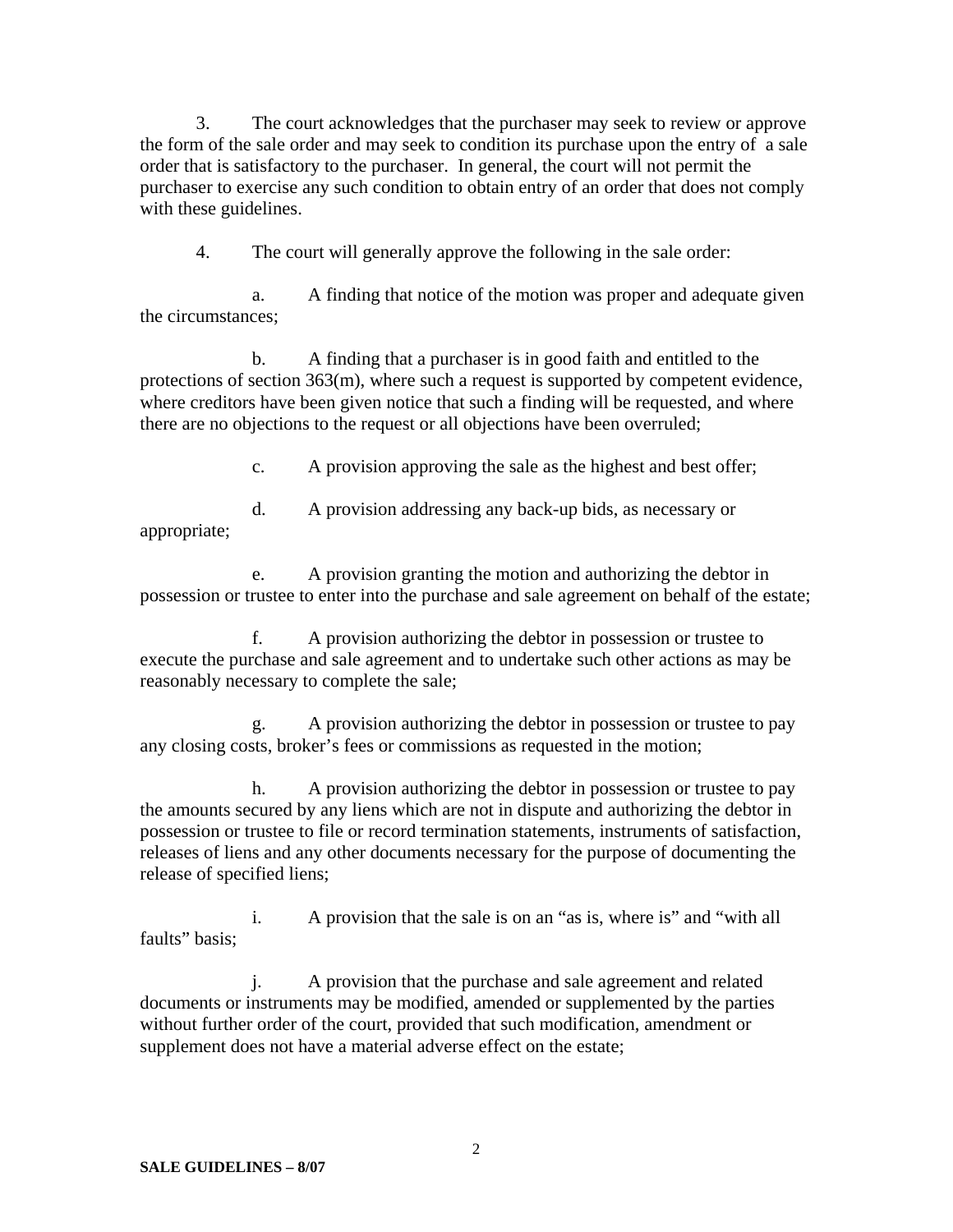k. A provision waiving any applicable stay under Rule 6004(h) of the Federal Rules of Bankruptcy Procedure, upon a proper showing of cause; and

 l. A provision reserving bankruptcy court jurisdiction to implement the sale, enforce the sale order or to resolve any disputes arising in connection with or related to the sale.

 5. Any bidder that intends to request that the court make a finding under Bankruptcy Code section 363(m) that such bidder's purchase of the assets or the assignment to it of an executory contract or unexpired lease is in good faith, shall, by a date established by the court, file with the court and serve as required by the court, a written declaration of a competent witness demonstrating (1) the bidder's good faith and (2) the absence of fraud or collusion between the bidder and any other bidder or between the bidder and the debtor's or the estate's agents or employees. The declaration shall also disclose any facts material to the good faith determination, including:

 a. The bidder's pre- and post-petition relationships with (i) any other bidder, (ii) the debtor or the debtor's current or former officers, directors, agents or employees, and (iii) any of the debtor's major creditors or equity security holders;

 b. The bidder's anticipated relationship after the sale with any of the debtor's current or former officers, directors, agents or employees;

 c. Whether any offers of employment or compensation have been or will be made to any of the debtor's current or former officers, directors, agents or employees; and

 d. Whether the bidder has paid or contemplates paying consideration in connection with the sale to any person other than the debtor.

6. The court generally will not approve any of the following.

 a. Any provision that incorporates the terms of any written or oral agreement into the order, or directs the debtor in possession or trustee to perform any act, except as provided in paragraph 4, f. As noted above, an order under section 363(b) merely authorizes the debtor-in-possession to act.

 b. Any provision that purports to exempt the transaction from transfer taxes under section 1146(c). By its own terms, that section applies only to a sale pursuant to a plan of reorganization, not a sale outside of a plan under section 363(b).

 c. Any provision that purports to grant a purchaser an administrative claim with respect to a breach of the purchase and sale agreement by the debtor in possession or trustee. Though a purchaser may be entitled to an administrative claim for any damages resulting from such breach, the court is unwilling to give an advisory ruling on the potential recourse available to a purchaser in the event of a breach.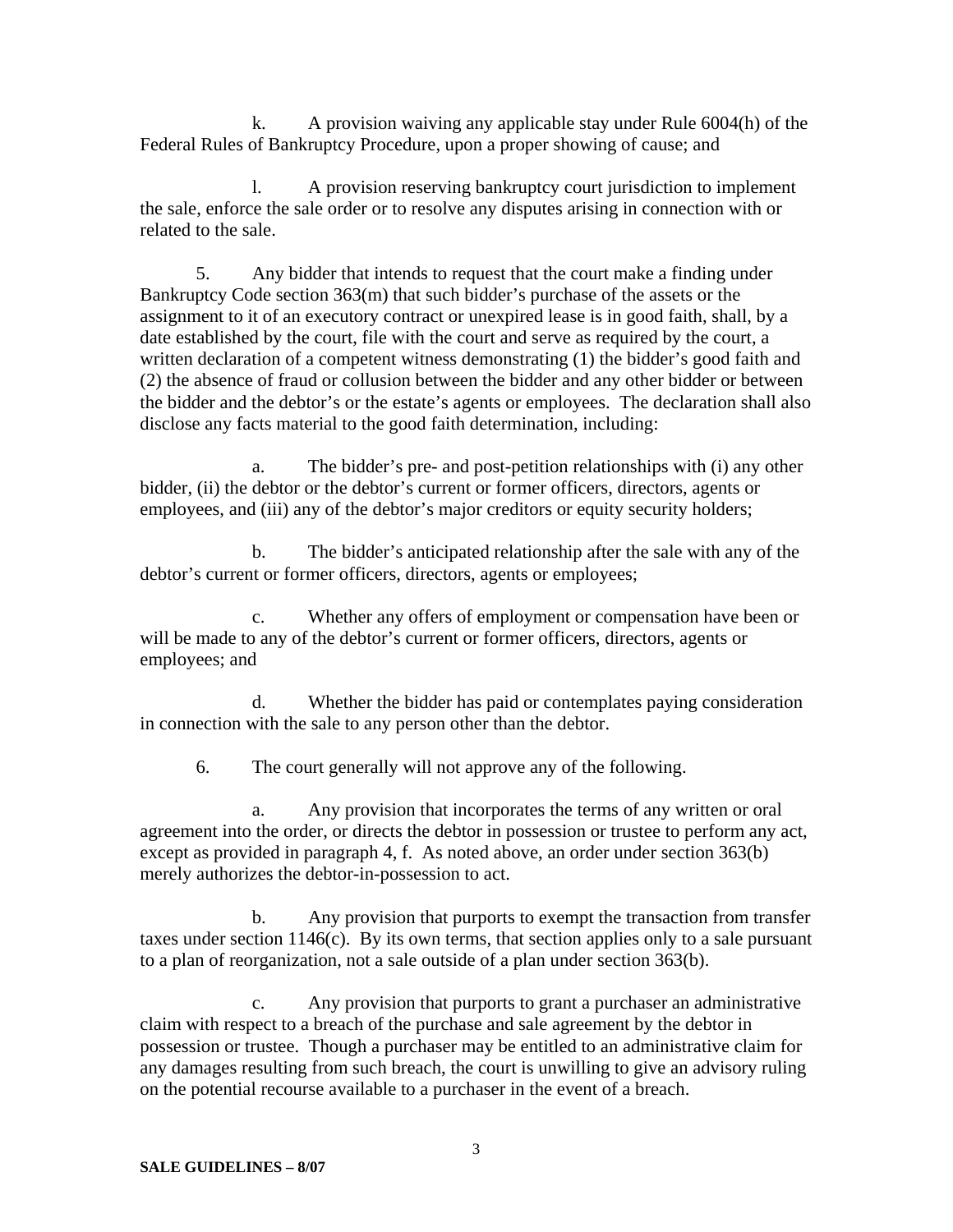d. Except as otherwise provided herein, any provision that purports to grant declarative or injunctive relief.

 e. Any provision that purports to excuse any party from complying with applicable state or federal law.

# C. MOTIONS FOR SALE FREE AND CLEAR OF LIENS, CLAIMS, AND **INTERESTS**

 1. A motion to sell free and clear of liens, claims, or interests pursuant to section 363(f) may be added to a motion for authority to sell under section 363(b).

 2. The motion must identify each lienholder or other party claiming a property right in the assets to be sold, must be served on each lienholder or party that is to be affected, and must expressly state the grounds for relief under section 363(f) with respect to each lien, claim, or interest to be affected, and must comply with B.L.R. 6004- 1.

 3. The court will grant a motion to sell free and clear only where there is a genuine case or controversy. That is, there must be evidence that the party to be affected actually asserts a lien, claim, or other interest that would follow the property into the hands of the purchaser absent an order from the court. This requirement is generally satisfied by any written instrument purporting to be a security interest, whether recorded or not, and generally will be satisfied with respect to all scheduled creditors who do not assert a security interest or lien in the property to be sold and any party that has filed a proof of claim or a request for notice and who does not assert a security interest or lien in the property to be sold. Other types of liens, claims, and interests may require more detailed proof.

 4. An order for sale free and clear of liens must identify with particularity the parties to be affected and the liens, claims, and interests to be affected. The order must also provide that any affected property interest such as a lien or other interest is transferred to the proceeds of the sale with the same force, effect, validity and priority that such property interest had against the assets sold.

 5. The court will generally not approve a blanket order that purports to provide for a sale free and clear of all liens, claims and interests, or free and clear of all liens, claims and interests of all parties that were served with the motion. Where adequate notice is served, the court will, however, approve an order providing for the sale free and clear of the claims of all creditors that do not assert a lien or security interest in the assets who (a) are listed on the schedules, (b) have filed a proof of claim, or (c) filed a request for notice.

 6. An order authorizing a sale free and clear of liens may contain language providing that pursuant to the order and Bankruptcy Code section 363(f), completion of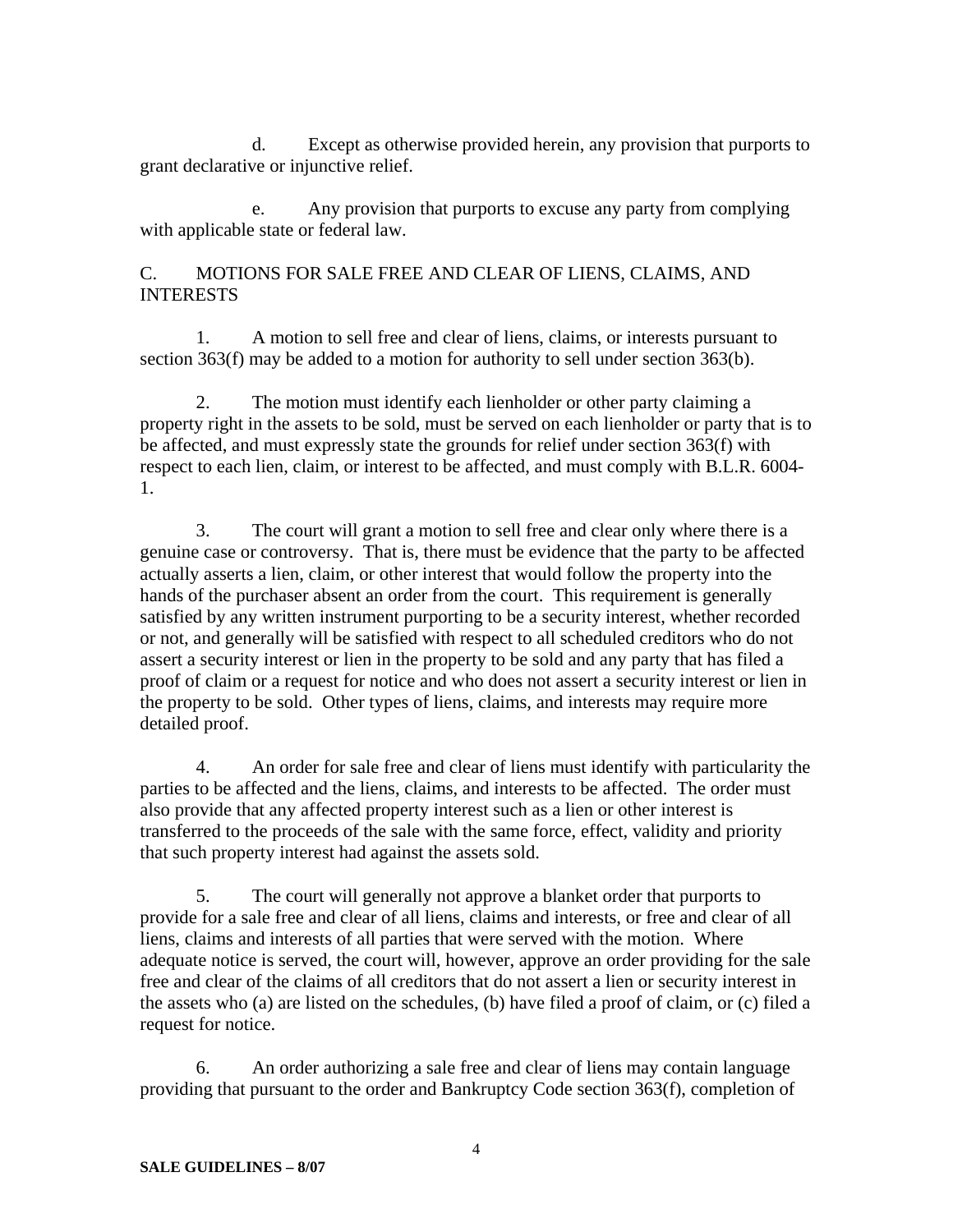the sale will vest the property in the purchaser free and clear of the liens, claims, and interests of the affected parties, and providing that the affected parties are barred from asserting their affected liens, claims and interests against the purchaser or the property.

 7. The court will generally not approve any of the following in an order for sale free and clear.

 a. Any provision that purports to disallow a lien, claim, or interest (as opposed to ordering sale free and clear with the lien, claim, or interest to attach to the proceeds).

 b. Any provision that purports to bar successor liability claims without a showing of a specific threat of such a claim by an identified party.

c. Any provision for injunctive relief.

# D. MOTIONS TO VALUE SECURED CLAIMS

 1. Not all courts allow a debtor-in-possession to sell overencumbered property free and clear of liens under section 363(f). An alternative basis to sell overencumbered property is a motion to value claims secured by lien on property under Fed. R. Bankr. P. 3012 to the extent the liens exceed the fair market value of the property to be sold.

 2. A motion to value claims secured by lien on property under Fed. R. Bankr. P. 3012 to the extent they exceed the sale price may be added to a motion for authority to sell the property under section 363(b) and a motion to sell free and clear of liens under section 363(f).

 3. The motion must be served on each affected lienholder, must identify the relief sought regarding that lienholder, and must state grounds for relief under Fed. R. Bankr. P. 3012 regarding that lienholder.

E. MOTIONS TO ASSUME AND ASSIGN EXECUTORY CONTRACTS OR UNEXPIRED LEASES

 1. The hearing on a motion to assume and assign executory contracts or unexpired leases pursuant to Bankruptcy Code section 365 may be combined with a separate motion for authority to sell under section 363(b) and must comply with B.L.R. 6006-1.

 2. The motion must be served on each affected party to the contract, unexpired lease or other agreement to be assumed and assigned.

3. The court will generally approve the following: